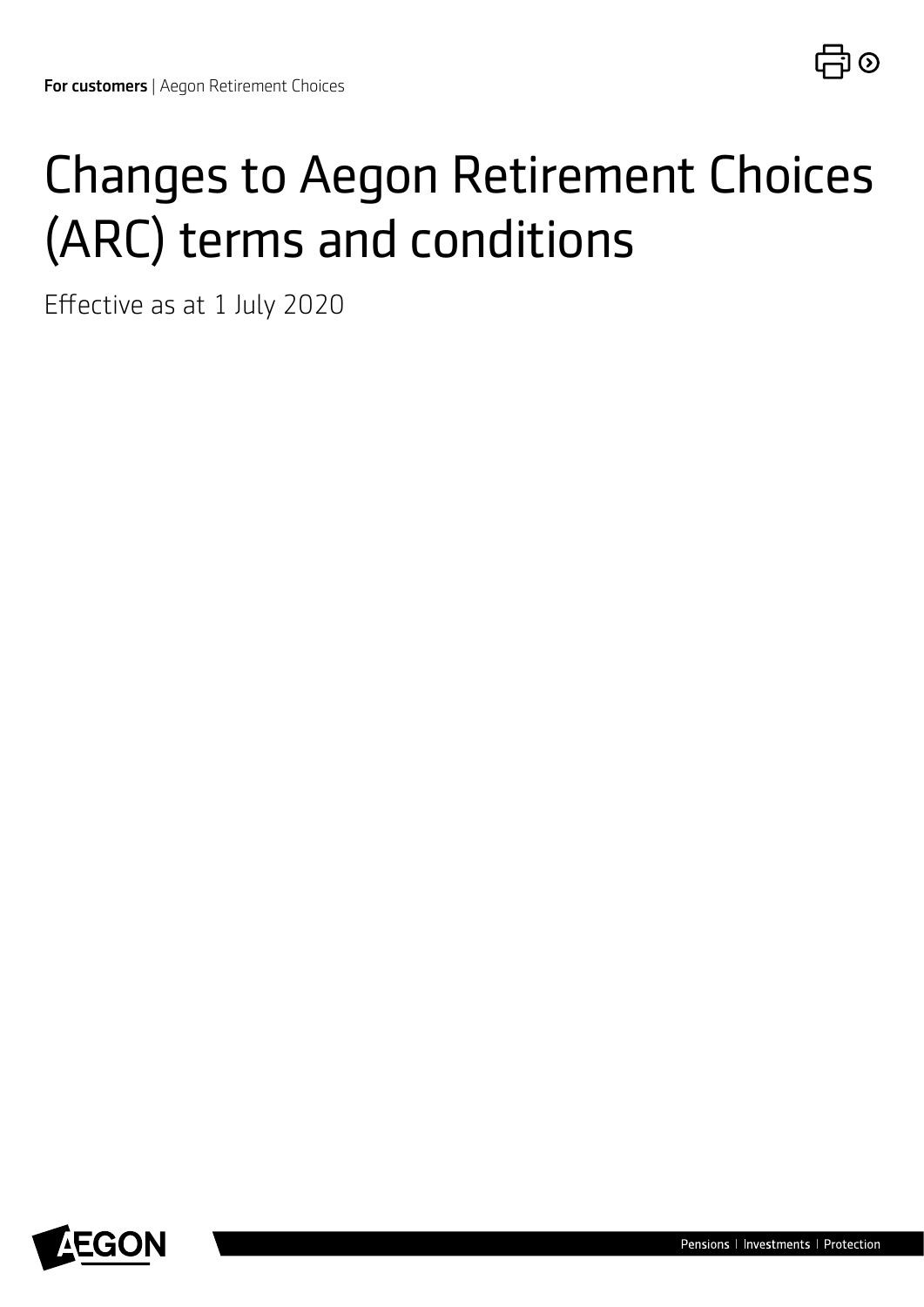We've made changes to the ARC terms and conditions and we've detailed these in the table below.

We've made some alterations to reflect process changes we've made to ARC and to make some areas clearer to you.

If you are unhappy with the proposed changes to these terms and conditions you should notify us of this. You have the right to terminate your use of the ARC service and request that we close all your products and pay the proceeds to your UK bank account or transfer investments, or the proceeds of their sale to another provider, where applicable, at no additional cost to you.

The table below sets out all the changes made, however the following list details some of the most significant changes you should be aware of:-

- If you have invested in an ARC Insured Fund and you request to sell some of the units we can delay cancelling the sale of the units in certain circumstances. The period of delay depends on whether the ARC Insured Fund is invested in property or not. We have extended the period of delay for up to 12 months even if the ARC Insured Fund is not invested in property. This change only applies to new SIPP wrappers opened from 1 July 2020 and so existing SIPP wrappers are unaffected by this change.
- We have clarified that we can change the objectives of an ARC Insured Fund so long as in doing so the risk profile is not materially changed, i.e. an ARC Insured Fund with a cautious risk profile is not changed to a high-risk profile.
- We have clarified the circumstances in which your annual charge may be discounted and the circumstances in which any such discount is removed from your annual charge.
- We have introduced a new option to use the additional permitted subscription allowance in an ISA provided by us.
- We have amended the way in which investments are administered when they have been suspended and then become available to trade again.
	- All future contributions and transfers paid after the investment becomes available to trade again will be applied into the cash facility of your relevant product wrapper unless a model portfolio

or investment strategy applies in which case the contributions and transfers will be applied in-line with that model portfolio or investment strategy.

• In addition, the investment will be re-aligned to the model portfolio/investment strategy at the next rebalancing date. If you do not want this to happen, your adviser must remove the investment from the model portfolio/investment strategy.

Where a clause has been added or deleted, all other clauses have been renumbered accordingly. Any reference to a clause is to the old clause number, unless otherwise stated. These changes take effect on 1 July 2020.

Please note that the page number references are to the March 2018 version of the ARC terms and conditions.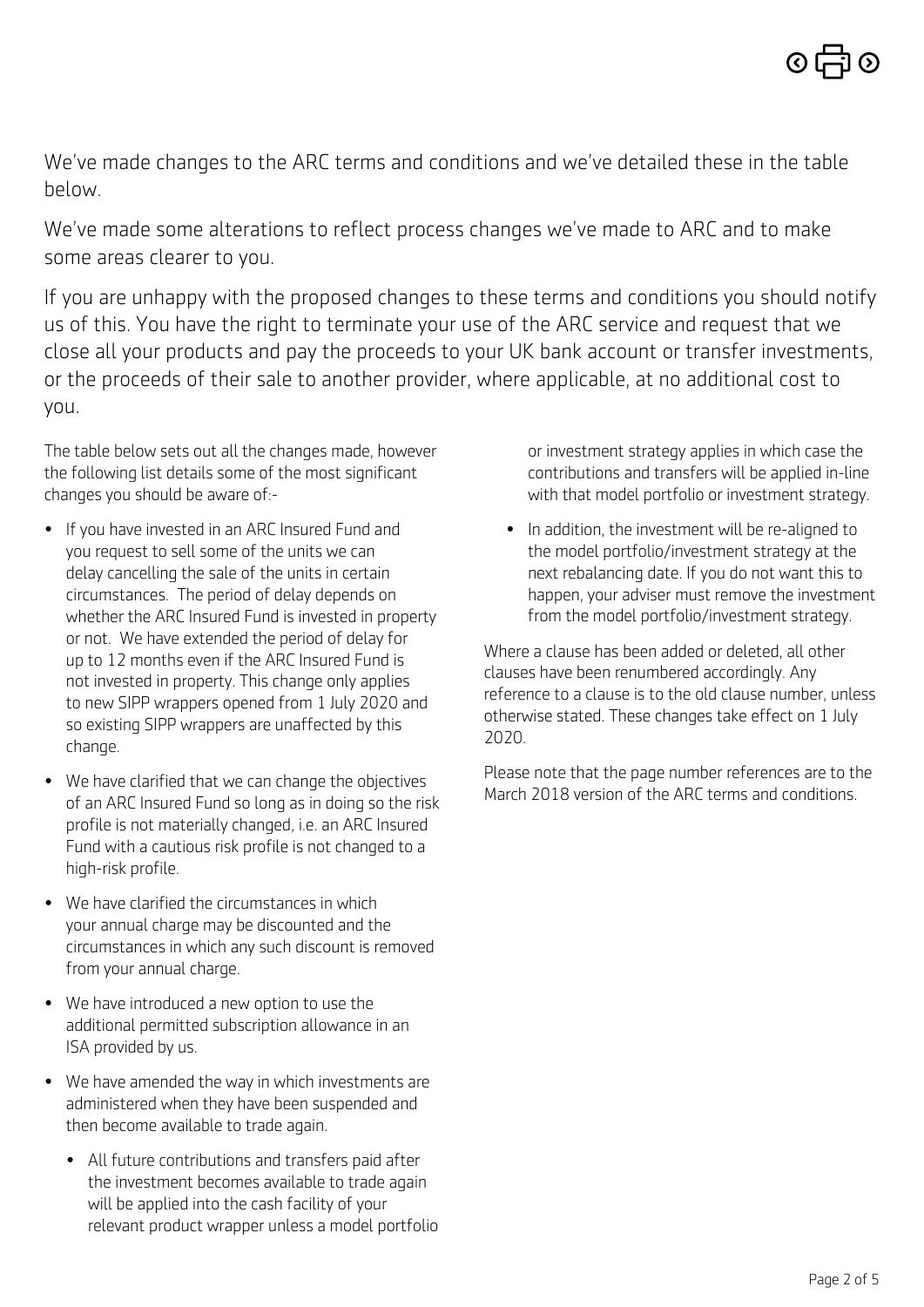## Page(s)  $|$  Change

| Part 1 ARC terms and conditions |
|---------------------------------|
|---------------------------------|

| 6                | A new definition of 'Additional permitted subscription' has been added.                                                                                                                                                                                                                                                                                                                                                                                                                                                                                                                                                                                                                                               |
|------------------|-----------------------------------------------------------------------------------------------------------------------------------------------------------------------------------------------------------------------------------------------------------------------------------------------------------------------------------------------------------------------------------------------------------------------------------------------------------------------------------------------------------------------------------------------------------------------------------------------------------------------------------------------------------------------------------------------------------------------|
| $\boldsymbol{6}$ | A new definition of 'Additional permitted subscription allowance' has been added.                                                                                                                                                                                                                                                                                                                                                                                                                                                                                                                                                                                                                                     |
| 6                | A new definition of 'Adviser discount' has been added.                                                                                                                                                                                                                                                                                                                                                                                                                                                                                                                                                                                                                                                                |
| $\overline{7}$   | A new definition of 'Confirmation of application' has been added.                                                                                                                                                                                                                                                                                                                                                                                                                                                                                                                                                                                                                                                     |
| 10               | New definitions of 'Network' and 'Network discount' have been added.                                                                                                                                                                                                                                                                                                                                                                                                                                                                                                                                                                                                                                                  |
| 10               | A new definition of 'Permitted period' has been added.                                                                                                                                                                                                                                                                                                                                                                                                                                                                                                                                                                                                                                                                |
| 11               | A new definition of 'US Person' has been added.                                                                                                                                                                                                                                                                                                                                                                                                                                                                                                                                                                                                                                                                       |
| 11               | Clause 3.2 has been amended to clarify that we cannot accept an application for business from a 'US<br>Person' (as described in the new definition) and to make it clear that you need to tell us immediately if you<br>become a 'US Person' or if you have any other change to your tax status, citizenship or domicile after<br>taking out a product wrapper.                                                                                                                                                                                                                                                                                                                                                       |
|                  | Clause 3.2 has also been amended to clarify that on becoming a 'US Person' or any other change to<br>your tax status, citizenship or domicile may limit your ability to make additional payments into your<br>product wrapper(s), buy or sell investments or make withdrawals. We may also be required to sell your<br>investments if you become a 'US Person' or on a change to your tax status, citizenship or domicile.                                                                                                                                                                                                                                                                                            |
| 20               | Clause 7.2.8 has been amended to reflect a change to the way in which we administer future<br>contributions and transfers paid after a suspended investment becomes available to trade again. All<br>future contributions and transfer payments in relation to that investment will be applied into the cash<br>facility of your relevant product wrapper unless a model portfolio or investment strategy applies in<br>which case the contributions and transfer payments will be applied in-line with that model portfolio or<br>investment strategy.                                                                                                                                                               |
| 22               | A new clause 7.5.6 has been added to clarify that all investments have their own 'prospectus' and<br>that making investments are subject to the relevant prospectus. The existing clause 7.5.6 has been<br>renumbered accordingly.                                                                                                                                                                                                                                                                                                                                                                                                                                                                                    |
| 24               | Clause 7.12.1 has been amended to clarify that a 'linked switch' does not include selling an investment<br>and adding the sale proceeds to the cash facility.                                                                                                                                                                                                                                                                                                                                                                                                                                                                                                                                                         |
| 25               | Clause 7.13.2 has been amended to clarify that a rebalancing instruction set in the month in which it is<br>added to an existing product. That is, where:-<br>a quarterly rebalancing instruction is added in November 2019, the first rebalance will be carried<br>out on 19th February 2020, and<br>an annual rebalancing instruction is added in November 2019, the first rebalance will be carried<br>$\bullet$<br>out on 19th November 2020.                                                                                                                                                                                                                                                                     |
| 25               | Clause 7.13.4 has been amended to describe what will happen to an investment which you have<br>included in a model portfolio or default investment strategy and which has become suspended but<br>then later becomes available to trade again.<br>Clause 7.13.4 has been amended to reflect a change to the way in which we carry out a rebalance<br>when an investment that was suspended becomes available to trade again. Instead of being sold as<br>was the case previously, the investment will be re-aligned to the model portfolio/investment strategy<br>at the next rebalancing date. If you do not want this to happen, your adviser must remove the fund<br>from the model portfolio/investment strategy. |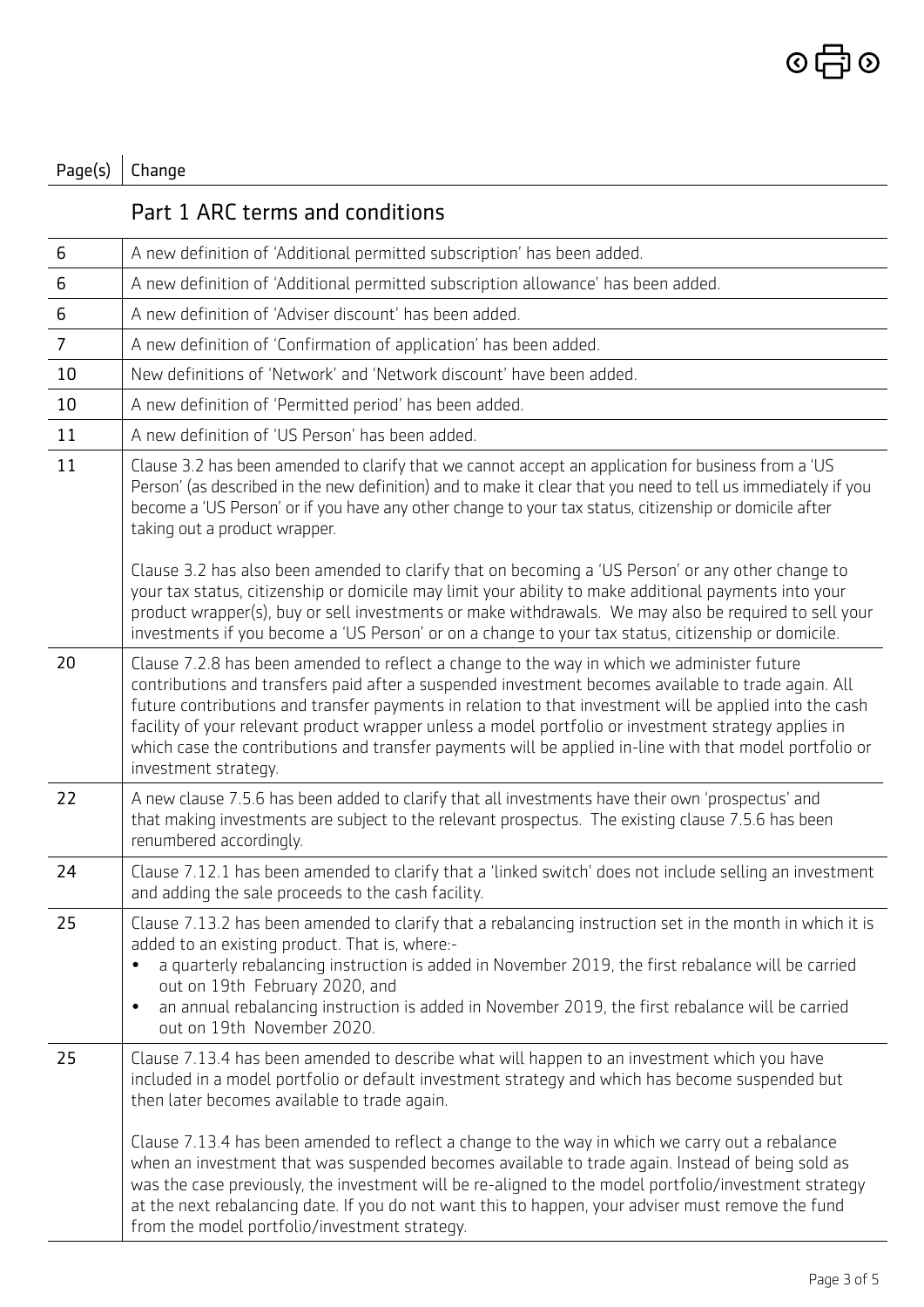| 27 | Clause 7.15.7 is amended to make it explicit that trading in investments is subject to the terms of the<br>Aegon UK Retail Order Execution Policy and you should read this before trading.                                                                                                     |
|----|------------------------------------------------------------------------------------------------------------------------------------------------------------------------------------------------------------------------------------------------------------------------------------------------|
| 27 | Clause 8.2.5 has been amended to clarify that we will apply any proceeds from a corporate action that<br>we receive in cash into your cash facility within ten days of receipt.                                                                                                                |
| 28 | Clause 8.3.2.1 has been amended to clarify that while consolidated natural income will be paid to you<br>on the 12th day of the month it may take three or four business days for the money to be credited to<br>your nominated bank account.                                                  |
| 34 | Clauses 10.3 and 10.3.1.1 have been amended to clarify that you can find the actual amount of the<br>annual charge that applies to your product wrappers on your confirmation of application.                                                                                                  |
| 34 | Clause 10.3.1.2 has been amended to clarify that where the balance of the cash facility is insufficient<br>to meet the annual charge and the forced disinvestment process is triggered, we will deduct the<br>annual charge from the cash facility around the sixth business day of the month. |
| 34 | The existing clauses 10.3.1.6 and 10.3.1.7 are deleted and replaced with new clauses 10.3.1.6 and<br>10.3.1.7 to clarify how adviser and network discounts to your annual charge operate.                                                                                                      |
| 38 | Clause 10.4.6.2 has been amended to cover off that you can spread the cost of any initial adviser<br>charge for up to 36 months with agreement from your adviser.                                                                                                                              |
| 39 | Clause 10.4.8.2 has been amended to clarify that we will send you confirmation of the amount of<br>ad-hoc adviser charge on receipt of your adviser's instruction and not after we have paid it to your<br>adviser.                                                                            |
| 42 | Clause 12.2 has been amended to show the new address and phone number for the FCA.                                                                                                                                                                                                             |
| 44 | We have corrected a cross-referencing error in clause 13.6.1 and 13.6.2 to correctly refer to 10.3.10                                                                                                                                                                                          |
|    |                                                                                                                                                                                                                                                                                                |

#### Part 1 Section B – the ISA

| 50          | Clause 3.1 has been updated to reflect that partial transfers from your ISA can be made.                                                                                                                                                                                                                                                                                                        |
|-------------|-------------------------------------------------------------------------------------------------------------------------------------------------------------------------------------------------------------------------------------------------------------------------------------------------------------------------------------------------------------------------------------------------|
| 50 to<br>53 | Changes have been made throughout Section B to reflect that Aegon now offers the facility to use<br>any additional permitted subscription allowance you have in an ISA with Aegon. This allowance is an<br>allowance over and above the normal ISA subscription allowance and is available to the surviving spouse<br>or civil partner of an ISA investor who died on or after 3 December 2014. |
| -52         | Clause 12.2 has been amended to clarify that for deaths of an ISA investor before 20 March 2018, we will<br>sell all investments and move the proceeds to a GIA.                                                                                                                                                                                                                                |

#### Part 1 Section C – the SIPP

55 Clause 3.4 has been updated to set out that we will claim tax relief on your personal contributions at the Scottish basic rate of income tax if you are a Scottish income tax payer.

#### Part 2 ARC Insured Funds Policy

70 Clause 4.3 has been updated to set out that we can review the ARC Insured Funds' objectives and change them so long as any changes do not materially change the risk profile of the ARC Insured Funds. 84 Clause 11.2 has been amended to set out that where you open a new SIPP from 1 July 2020 onwards then we can defer cancelling units in an ARC Insured Fund for up to 12 months regardless of whether the ARC Insured Fund is invested in property or not. If you are an existing SIPP customer as at 30 June 2020 this change does not affect you.